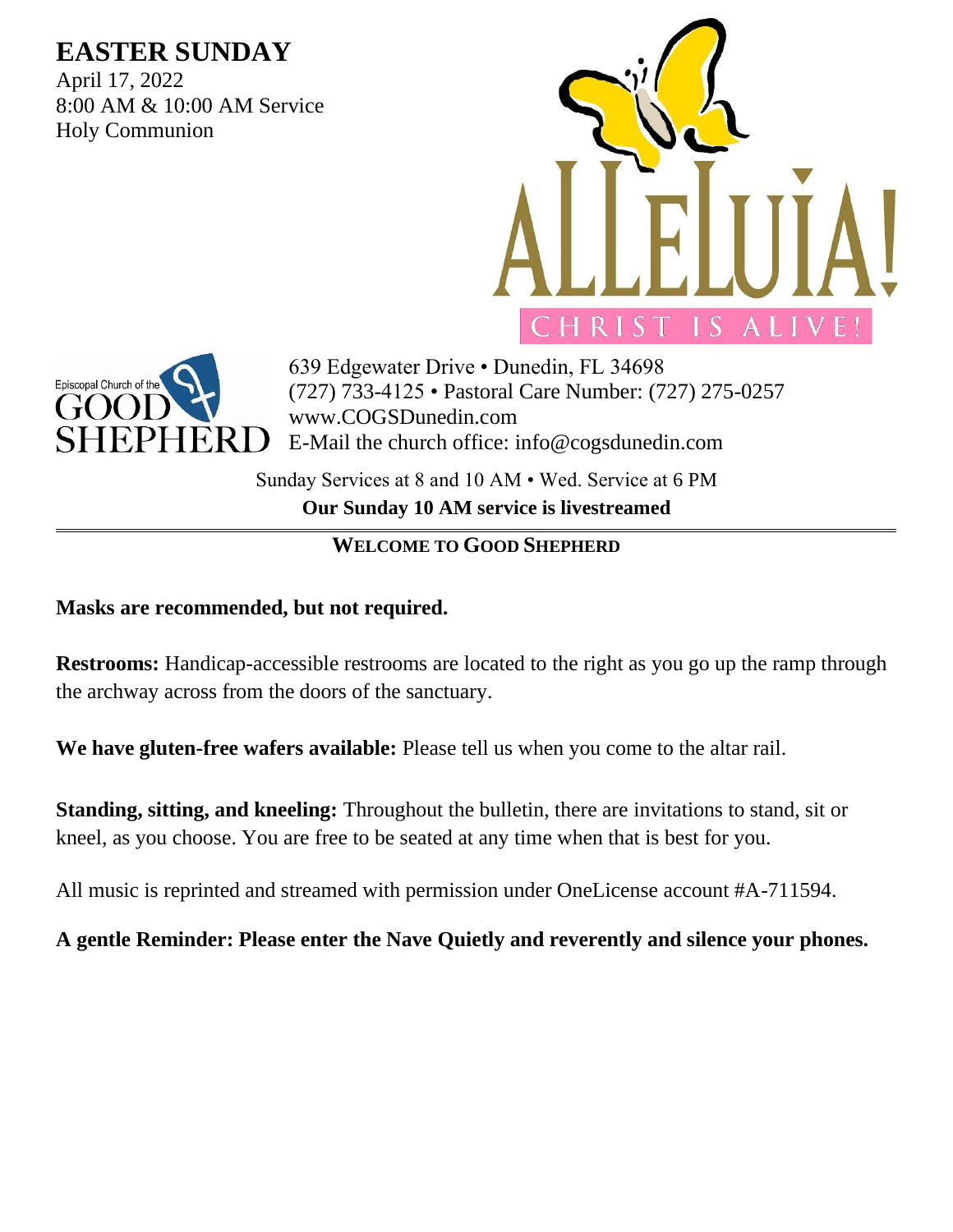#### **GATHERING FOR WORSHIP**

**VOLUNTARY (8:00AM & 10:00)** O filii et filiaeRobin Dinda (O Sons and Daughters, Let Us Sing)<br>
Fanfare for Easter **Fanfare for Easter Sondra Tucker** 

Bells of Hope/Organ

#### **WELCOME AND ANNOUNCEMENTS**

| THE ENTRANCE HYMN H-207 | Jesus Christ Is Risen Today                                                                                                                                                     | <b>EASTER HYMN</b> |
|-------------------------|---------------------------------------------------------------------------------------------------------------------------------------------------------------------------------|--------------------|
|                         | Jesus Christ is risen today, Alleluia!<br>our triumphant holy day, Alleluia!<br>who did once upon the cross, Alleluia!<br>suffer to redeem our loss. Alleluia!                  |                    |
|                         | Hymns of praise then let us sing, Alleluia!<br>unto Christ, our heavenly King, Alleluia!<br>who endured the cross and grave, Alleluia!<br>sinners to redeem and save. Alleluia! |                    |
|                         | But the pains which he endured, Alleluia!<br>our salvation have procured, Alleluia!<br>now above the sky he's King, Alleluia!<br>where the angels ever sing. Alleluia!          |                    |
|                         | Sing we to our God above, Alleluia!<br>praise eternal as his love, Alleluia!<br>praise him, all ye heavenly host, Alleluia!<br>Father, Son, and Holy Ghost, Alleluia!           |                    |

#### **THE EASTER ACCLAMATION**

*Celebrant* Alleluia. Christ is risen. *People* **The Lord is risen indeed. Alleluia.**

**HYMN OF PRAISE H-417** *(All sing the antiphon, cantor/choir sings the stanzas)*

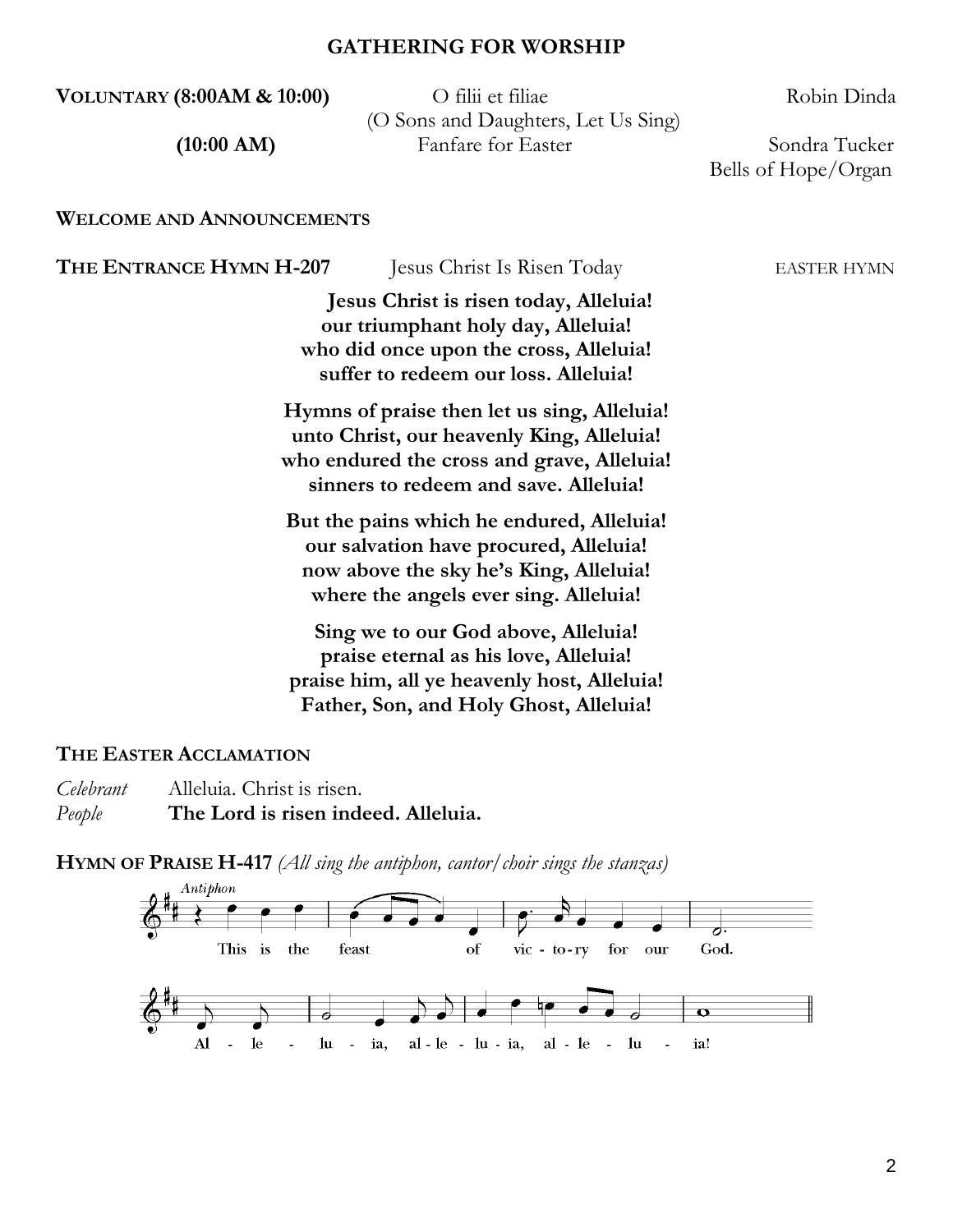#### **THE COLLECT OF THE DAY**

*Celebrant* The Lord be with you.

*People* **And also with you.**

*Celebrant* Let us pray… O God, who for our redemption gave your only-begotten Son to the death of the cross, and by his glorious resurrection delivered us from the power of our enemy: Grant us so to die daily to sin, that we may evermore live with him in the joy of his resurrection; through Jesus Christ your Son our Lord, who lives and reigns with you and the Holy Spirit, one God, now and for ever.

*All* **AMEN**.

# **THE WORD OF GOD**

*The people sit.*

# **THE FIRST READING** Acts 10:34-43

### *Lector The First Reading is taken from Acts chapter 10…*

Peter began to speak to Cornelius and the other Gentiles: "I truly understand that God shows no partiality, but in every nation anyone who fears him and does what is right is acceptable to him. You know the message he sent to the people of Israel, preaching peace by Jesus Christ--he is Lord of all. That message spread throughout Judea, beginning in Galilee after the baptism that John announced: how God anointed Jesus of Nazareth with the Holy Spirit and with power; how he went about doing good and healing all who were oppressed by the devil, for God was with him. We are witnesses to all that he did both in Judea and in Jerusalem. They put him to death by hanging him on a tree; but God raised him on the third day and allowed him to appear, not to all the people but to us who were chosen by God as witnesses, and who ate and drank with him after he rose from the dead. He commanded us to preach to the people and to testify that he is the one ordained by God as judge of the living and the dead. All the prophets testify about him that everyone who believes in him receives forgiveness of sins through his name."

*Lector* The Word of the Lord. *People* **Thanks be to God.**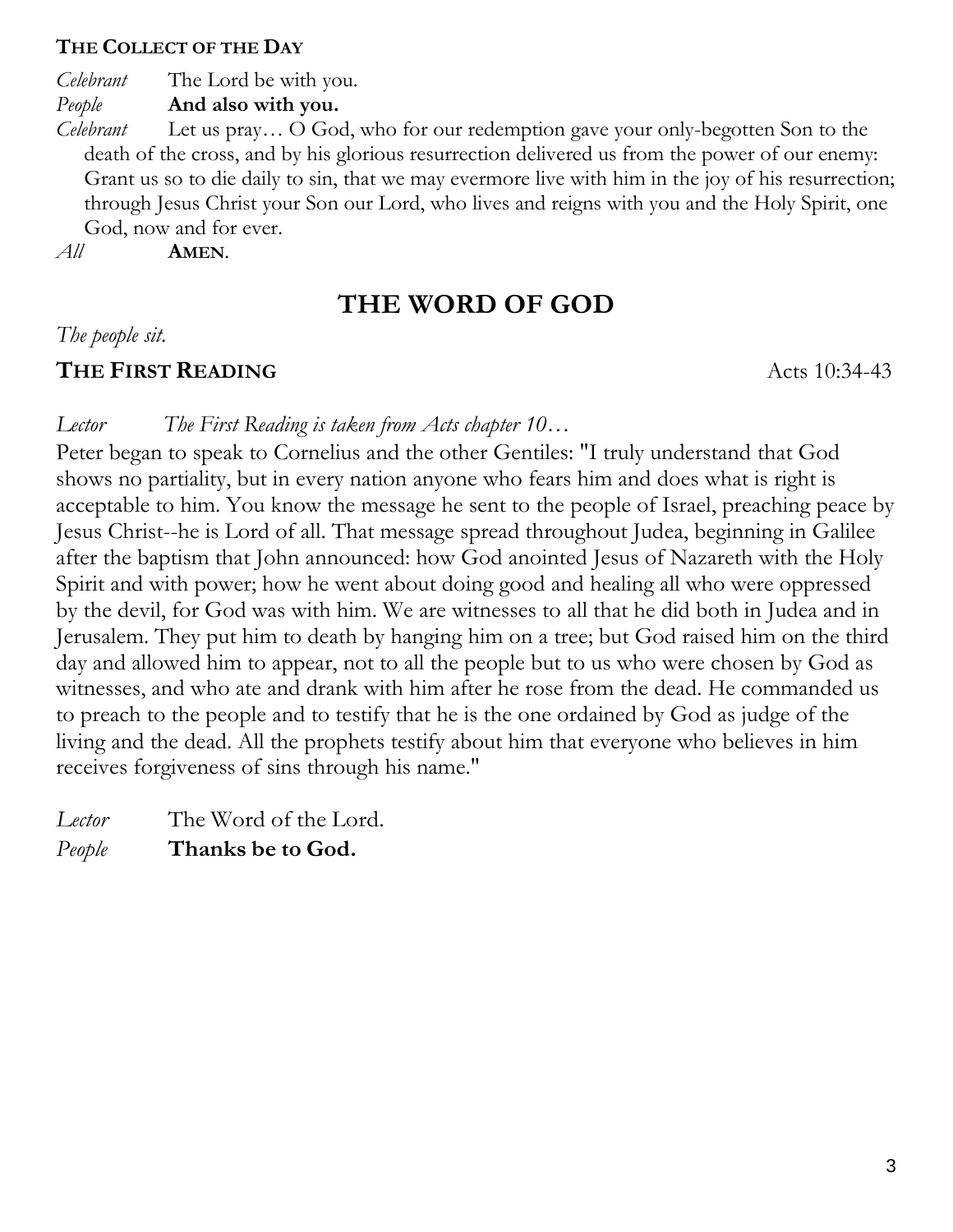

Used by permission.

"Let the doors of righteousness be opened; we will go in and give thanks to the Lord. This is the gate of the Lord; it is opened for the righteous. We will give praise, for God has heard us and has come to save us. (Refrain)

The stone which the builders rejected as worthless has become the cornerstone. This is your work, O Lord, a marvel in our eyes. Lord, you have made this day; let us rejoice and be glad. (Refrain)

Send salvation, O Lord; Lord, grant us victory.

Blessed be your name, O Lord. We bless you from your temple.

Lord, God, you have given us light; with waving branches we march around the altar. (Refrain)

You are our God; we give you praise; we will proclaim your greatness. We will offer thanks because of your goodness; your love endures forever. (Refrain)

## **THE SECOND READING** 1 Corinthians 15:19-26

*Lector The Second Reading is taken from First Corinthians, chapter 15…*

If for this life only we have hoped in Christ, we are of all people most to be pitied. But in fact Christ has been raised from the dead, the first fruits of those who have died. For since death came through a human being, the resurrection of the dead has also come through a human being; for as all die in Adam, so all will be made alive in Christ. But each in his own order: Christ the first fruits, then at his coming those who belong to Christ. Then comes the end, when he hands over the kingdom to God the Father, after he has destroyed every ruler and every authority and power. For he must reign until he has put all his enemies under his feet. The last enemy to be destroyed is death.

*Lector* The Word of the Lord. *People* **Thanks be to God.**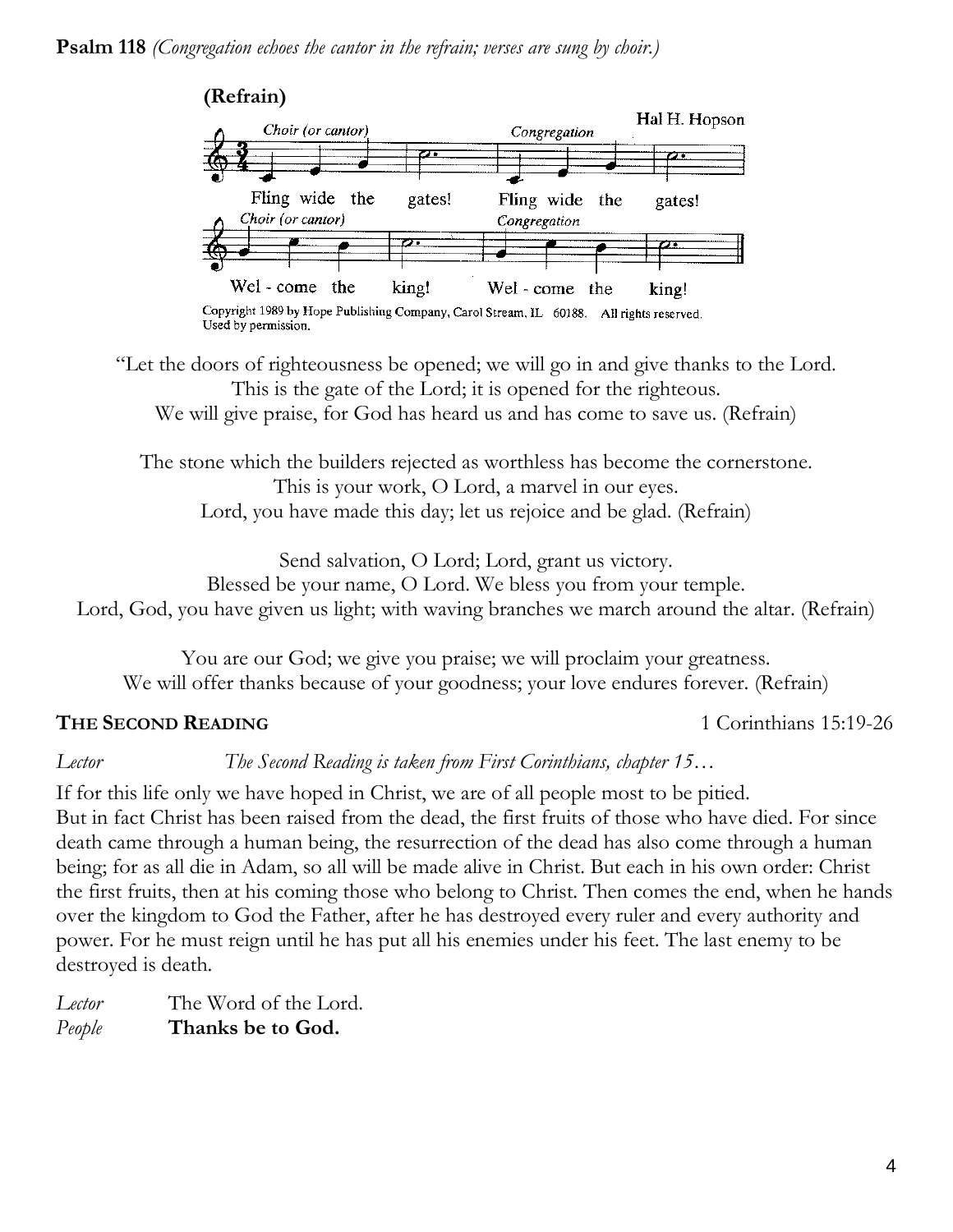

**THE EASTER GOSPEL** John 20:1-18

## *Deacon* The Holy Gospel of our Lord Jesus Christ according to John. *People* **Glory to you, Lord Christ.**

*Deacon* Early on the first day of the week, while it was still dark, Mary Magdalene came to the tomb and saw that the stone had been removed from the tomb. So she ran and went to Simon Peter and the other disciple, the one whom Jesus loved, and said to them, "They have taken the Lord out of the tomb, and we do not know where they have laid him." Then Peter and the other disciple set out and went toward the tomb. The two were running together, but the other disciple outran Peter and reached the tomb first. He bent down to look in and saw the linen wrappings lying there, but he did not go in. Then Simon Peter came, following him, and went into the tomb. He saw the linen wrappings lying there, and the cloth that had been on Jesus' head, not lying with the linen wrappings but rolled up in a place by itself. Then the other disciple, who reached the tomb first, also went in, and he saw and believed; for as yet they did not understand the scripture, that he must rise from the dead. Then the disciples returned to their homes.

 But Mary stood weeping outside the tomb. As she wept, she bent over to look into the tomb; and she saw two angels in white, sitting where the body of Jesus had been lying, one at the head and the other at the feet. They said to her, "Woman, why are you weeping?" She said to them, "They have taken away my Lord, and I do not know where they have laid him." When she had said this, she turned around and saw Jesus standing there, but she did not know that it was Jesus. Jesus said to her, "Woman, why are you weeping? Whom are you looking for?" Supposing him to be the gardener, she said to him, "Sir, if you have carried him away, tell me where you have laid him, and I will take him away." Jesus said to her, "Mary!" She turned and said to him in Hebrew, "Rabbouni!" (which means Teacher). Jesus said to her, "Do not hold on to me, because I have not yet ascended to the Father. But go to my brothers and say to them, `I am ascending to my Father and your Father, to my God and your God.'" Mary Magdalene went and announced to the disciples, "I have seen the Lord"; and she told them that he had said these things to her.

*Deacon* The Gospel of the Lord. *People* **Praise to you, Lord Christ.**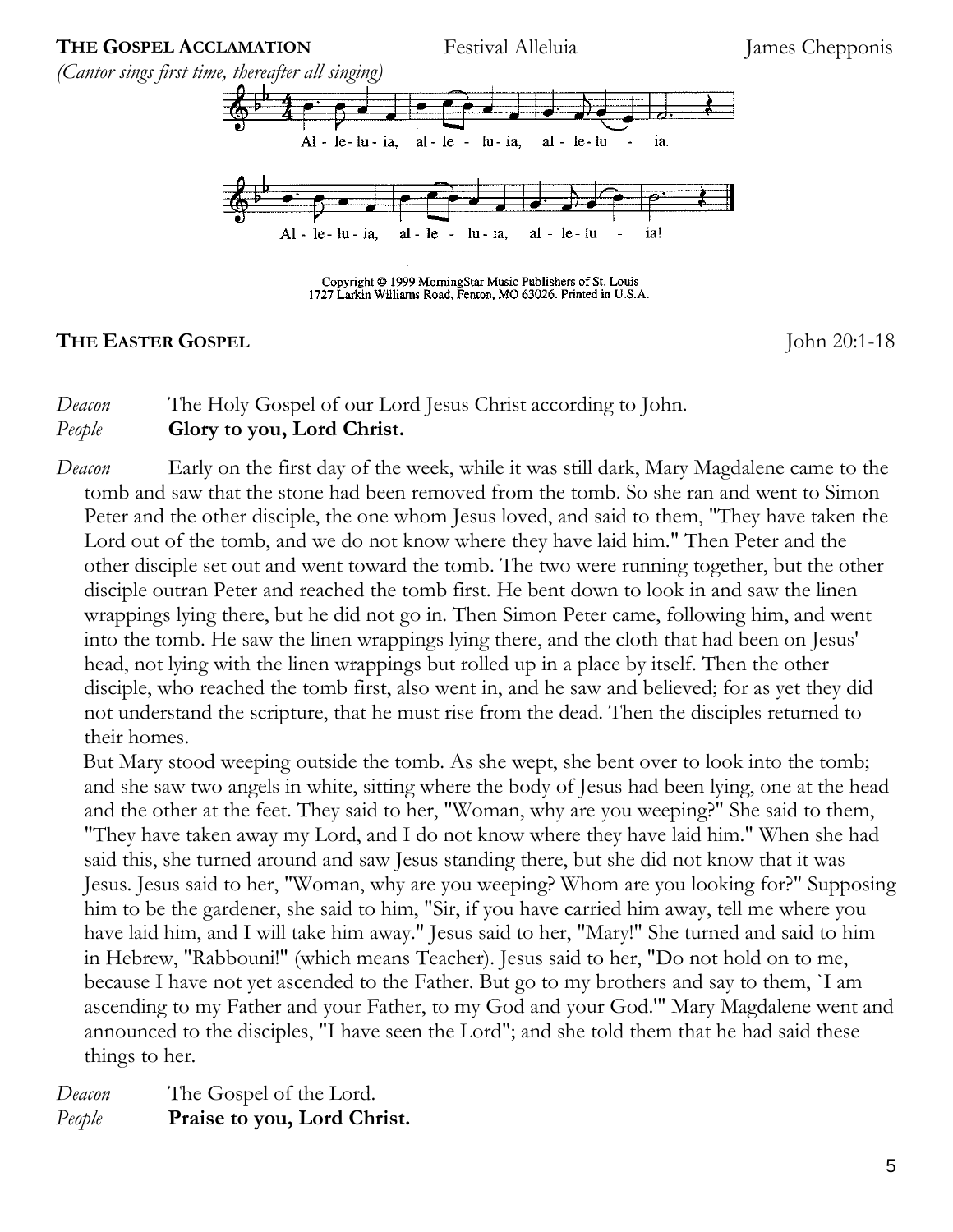# **THE RENEWAL OF BAPTISMAL VOWS**

| Celebrant | Do you reaffirm your renunciation of evil and renew your commitment to<br>Jesus Christ?                      |  |  |
|-----------|--------------------------------------------------------------------------------------------------------------|--|--|
| People    | I do.                                                                                                        |  |  |
| Celebrant | Do you believe in God the Father?                                                                            |  |  |
| People    | I believe in God, the Father almighty, creator of heaven and earth.                                          |  |  |
| Celebrant | Do you believe in Jesus Christ, the Son of God?                                                              |  |  |
| People    | I believe in Jesus Christ, his only Son, our Lord. He was conceived by the                                   |  |  |
|           | power of the Holy Spirit and born of the Virgin Mary. He suffered under                                      |  |  |
|           | Pontius Pilate, was crucified, died, and was buried. He descended to the                                     |  |  |
|           | dead. On the third day he rose again. He ascended into heaven, and is                                        |  |  |
|           | seated at the right hand of the Father. He will come again to judge the                                      |  |  |
|           | living and the dead.                                                                                         |  |  |
| Celebrant | Do you believe in God the Holy Spirit?                                                                       |  |  |
| People    | I believe in the Holy Spirit, the holy catholic Church, the communion of                                     |  |  |
|           | saints, the forgiveness of sins, the resurrection of the body, and the life                                  |  |  |
|           | everlasting.                                                                                                 |  |  |
| Celebrant | Will you continue in the apostles' teaching and fellowship, in the breaking of<br>bread, and in the prayers? |  |  |
| People    | I will, with God's help.                                                                                     |  |  |
| Celebrant | Will you persevere in resisting evil, and, whenever you fall into sin, repent and<br>return to the Lord?     |  |  |
| People    | I will, with God's help.                                                                                     |  |  |
| Celebrant | Will you proclaim by word and example the Good News of God in Christ?                                        |  |  |
| People    | I will, with God's help.                                                                                     |  |  |
| Celebrant | Will you seek and serve Christ in all persons, loving your neighbor as yourself?                             |  |  |
| People    | I will, with God's help.                                                                                     |  |  |
| Celebrant | Will you strive for justice and peace among all people, and respect the dignity of                           |  |  |
|           | every human being?                                                                                           |  |  |
| People    | I will, with God's help.                                                                                     |  |  |
| Celebrant | May Almighty God, the Father of our Lord Jesus Christ, who has given us                                      |  |  |
|           | a new birth by water and the Holy Spirit, and bestowed upon us the forgiveness                               |  |  |
|           | of sins, keep us in eternal life by his grace, in Christ Jesus our Lord.                                     |  |  |
| All       | Amen.                                                                                                        |  |  |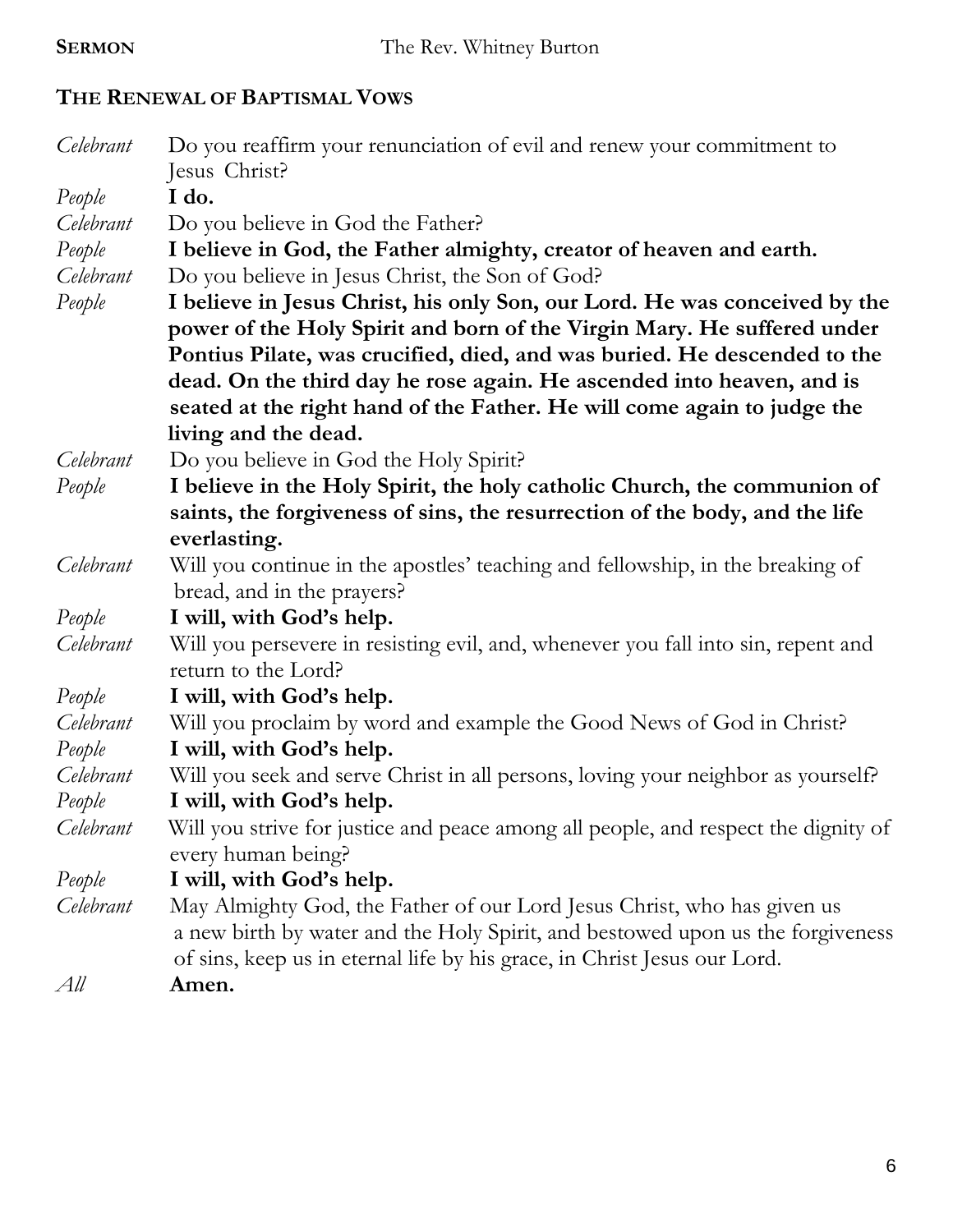#### **PRAYERS OF THE PEOPLE**

- *Deacon* Rejoicing in the mighty acts of God who has delivered all people from sin and death through the resurrection of Jesus Christ, let us lift our voices and pray.
- *Lector* Risen Lord, we pray for your Church, that it may continue your work of reconciling all people to God; for our clergy and our bishops; for the many lay people who serve the church and serve others through the church.

#### *People* **We pray for all gathered here in worship and prayer, here and around the world.**

- *Lector* Risen Lord, we pray that the joy of Easter may ever grow within us and the nations and peoples of the world, that the powers that oppress and destroy may cease.
- *People* **We pray that a passion for justice, peace, and the common good will fill each of our hearts, and for the Spirit to guide us in lives of active faith.**
- *Lector* Risen Lord, we pray for those who are sick, those who suffer, and those who struggle, [especially for… *add names from notebook*]. Please name those on your heart, silently or aloud. [*Leave time…*] Comfort, restore and heal them.
- *People* **We pray that the troubles facing us will teach us that we endure nothing alone, but that you are always present, creating, redeeming and sustaining us every step of our journey through life.**
- *Lector* Risen Lord, we give thanks for the multitude of gifts you shower upon us, for the beauty of this home you have created for us, and especially for the flowers given today to your glory, and for the birthdays this week for Rhiannon Sharpe, Laura McGary, and Dot Bourdon. Grant us a sense of joy and wonder in all your works.
- *People* **We give thanks for our lives and the lives of our families, friendships, and neighbors near and far, and praise you for your mercy and care for us.**
- *Lector* Risen Lord, we pray for those who have died, [especially for… *add names from notebook.*] Please name those on your heart, silently or aloud. [*Leave time…*] May the hope born of Easter give both them and us peace, acceptance and renewal.
- *People* **Heavenly Father, grant that all who now celebrate these joyful holy days here on earth may praise you forever, with all the angels and saints in heaven. We ask this through your risen Son, Jesus Christ our Lord. Amen.**

# **THE GREETING OF PEACE**

*Celebrant* The peace of the Lord be always with you. *People* **And also with you.**

*All may greet one another in the name of the Lord.*

# **THE HOLY COMMUNION**

# **OFFERTORY SENTENCE**

**OFFERTORY** Christ the Lord Is Risen Again Hal H. Hopson *All stand as able.* Choir Choir. Bells. Drum *All stand as able.* Choir, Bells, Drum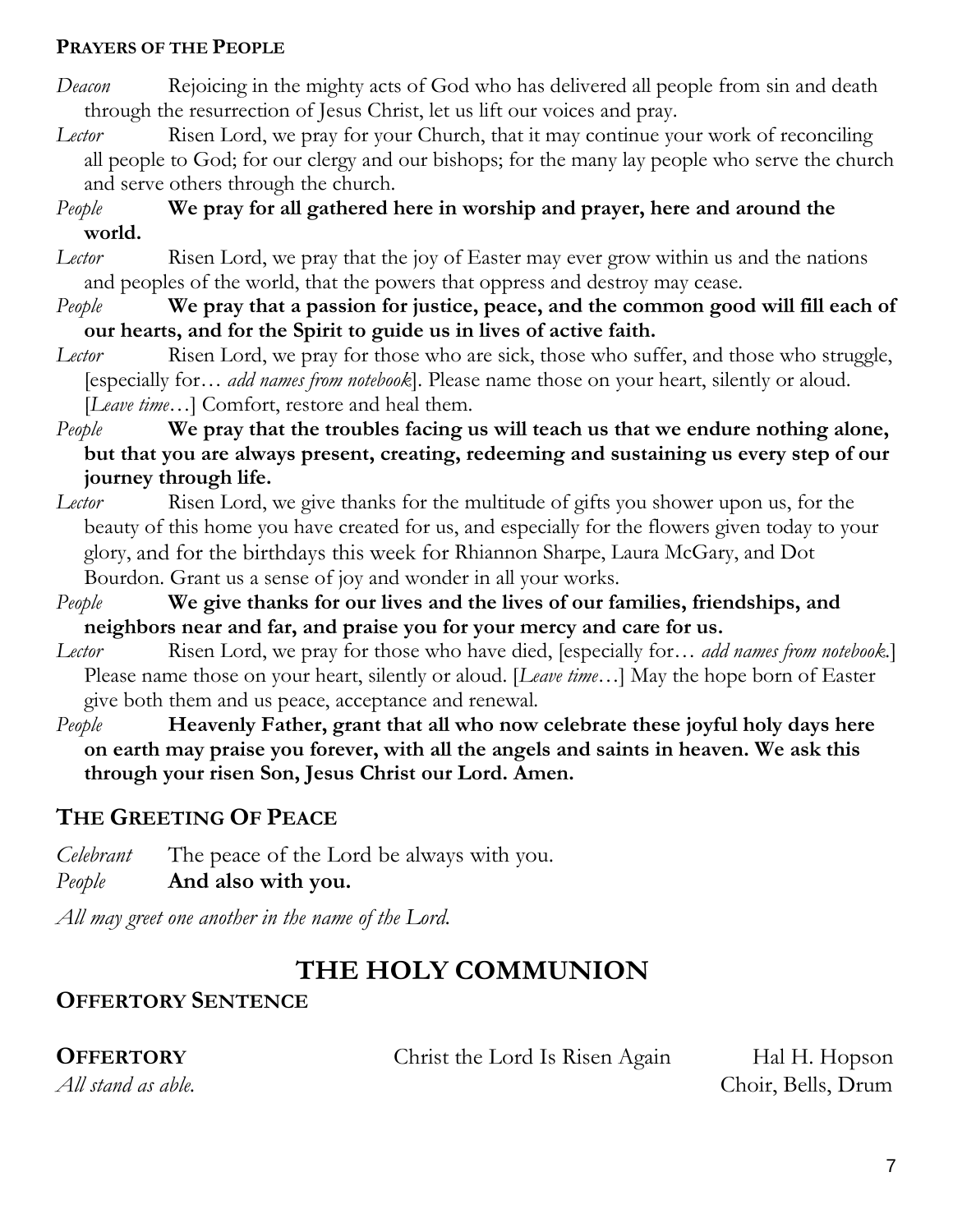#### **THE PRESENTATION**

*Deacon* We gladly present the fruits of our lives to the God who creates us, redeems us and sustains us. May we have the grace to use them to heal God's world.

## **PRESENTATION HYMN H-193** st. 5

**All praise, O risen Lord, we give to thee, who, dead, again dost live; To God the Father equal praise, and God the Holy Ghost, we raise.**

**THE GREAT THANKSGIVING:** Eucharistic Prayer A



*Celebrant* It is right, and a good and joyful thing, always and everywhere to give thanks to you, Father Almighty, Creator of heaven and earth. Through Jesus Christ our Lord. For our sins he was lifted high upon the cross, that he might draw the whole world to himself; and, by his suffering and death, he became the source of eternal salvation for all who put their trust in him. Therefore we praise you, joining our voices with Angels and Archangels and with all the company of heaven, who for ever sing this hymn to proclaim the glory of your name:

*All* **Holy, holy, holy Lord, God of power and might, S-128 heaven and earth are full of your glory. Hosanna in the highest. Blessed is he who comes in the name of the Lord. Hosanna in the highest.** 

#### *The Celebrant continues*

Holy and gracious Father: In your infinite love you made us for yourself; and, when we had fallen into sin and become subject to evil and death, you, in your mercy, sent Jesus Christ, your only and eternal Son, to share our human nature, to live and die as one of us, to reconcile us to you, the God and Father of all.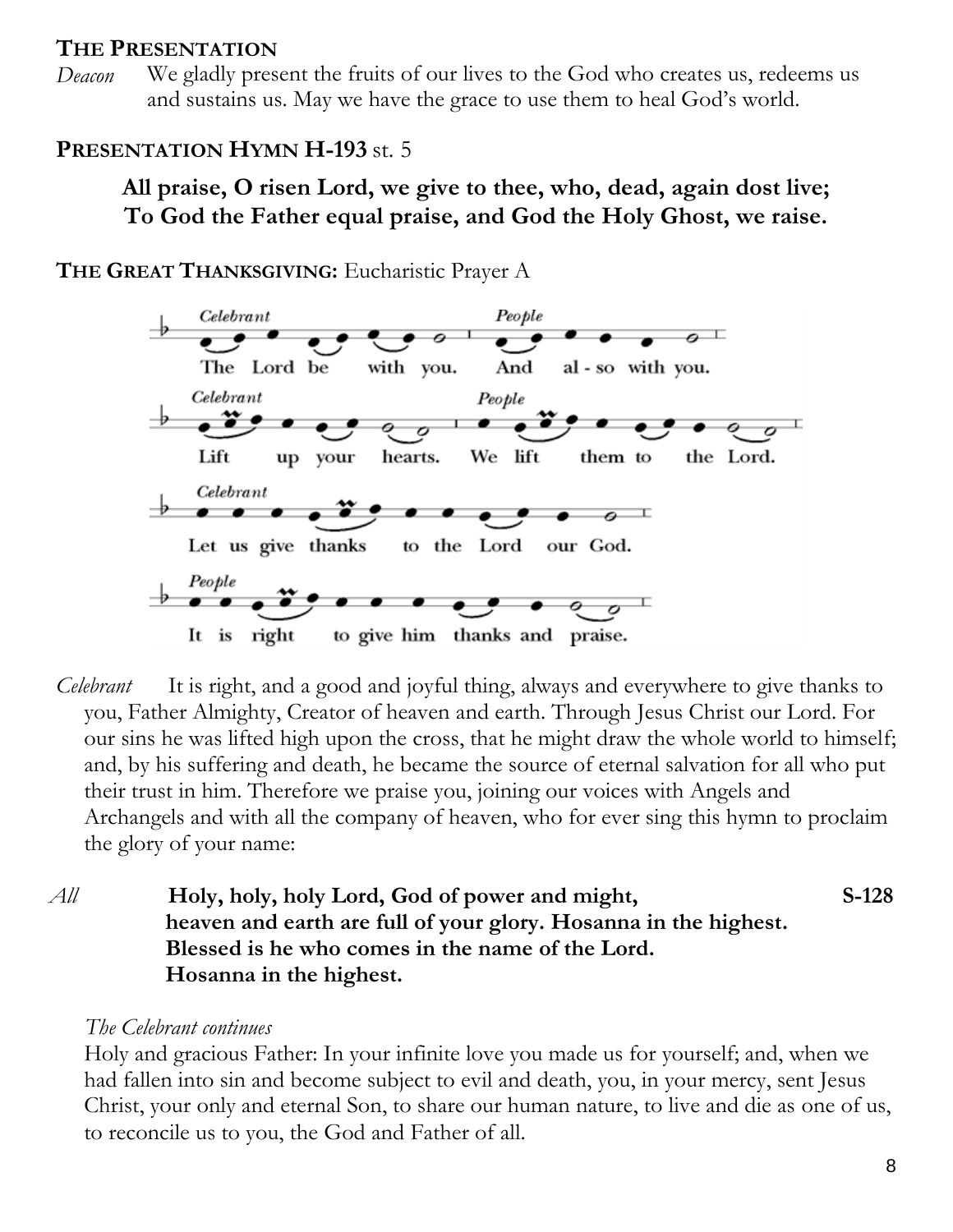He stretched out his arms upon the cross, and offered himself in obedience to your will, a perfect sacrifice for the whole world.

 On the night he was handed over to suffering and death, our Lord Jesus Christ took bread; and when he had given thanks to you, he broke it, and gave it to his disciples, and said, "Take, eat: This is my Body, which is given for you. Do this for the remembrance of me."

After supper Jesus took the cup of wine; and when he had given thanks, he gave it to them, and said, "Drink this, all of you: this is My Blood of the new Covenant, which is shed for you and for many for the forgiveness of sins. Whenever you drink it, do this for the remembrance of me."

Therefore we proclaim the mystery of faith:

## *All* **Christ has died. Christ is risen. Christ will come again.**

### *The Celebrant continues*

We celebrate the memorial of our redemption, O Father, in this sacrifice of praise and thanksgiving. Recalling his death, resurrection, and ascension, we offer you these gifts. Sanctify them by your Holy Spirit to be for your people the Body and Blood of your Son, the holy food and drink of new and unending life in him. Sanctify us also that we may faithfully receive this holy Sacrament, and serve you in unity, constancy, and peace; and at the last day bring us with all your saints into the joy of your eternal kingdom.

All this we ask through your Son Jesus Christ. By him, and with him, and in him, in the unity of the Holy Spirit all honor and glory is yours, Almighty Father, now and for ever. *People* **Amen.**

# **THE LORD'S PRAYER**

*Celebrant* And now as our Savior Christ has taught us, we are bold to say:

*All* **Our Father, who art in heaven, hallowed be thy Name, thy kingdom come, thy will be done, on earth as it is in heaven. Give us this day our daily bread. And forgive us our trespasses, as we forgive those who trespass against us. And lead us not into temptation, but deliver us from evil. For thine is the kingdom, and the power, and the glory, for ever and ever. Amen.**

# **THE BREAKING OF THE BREAD**

| Celebrant | Christ our Passover is sacrificed for us. |
|-----------|-------------------------------------------|
| People    | Therefore let us keep the feast.          |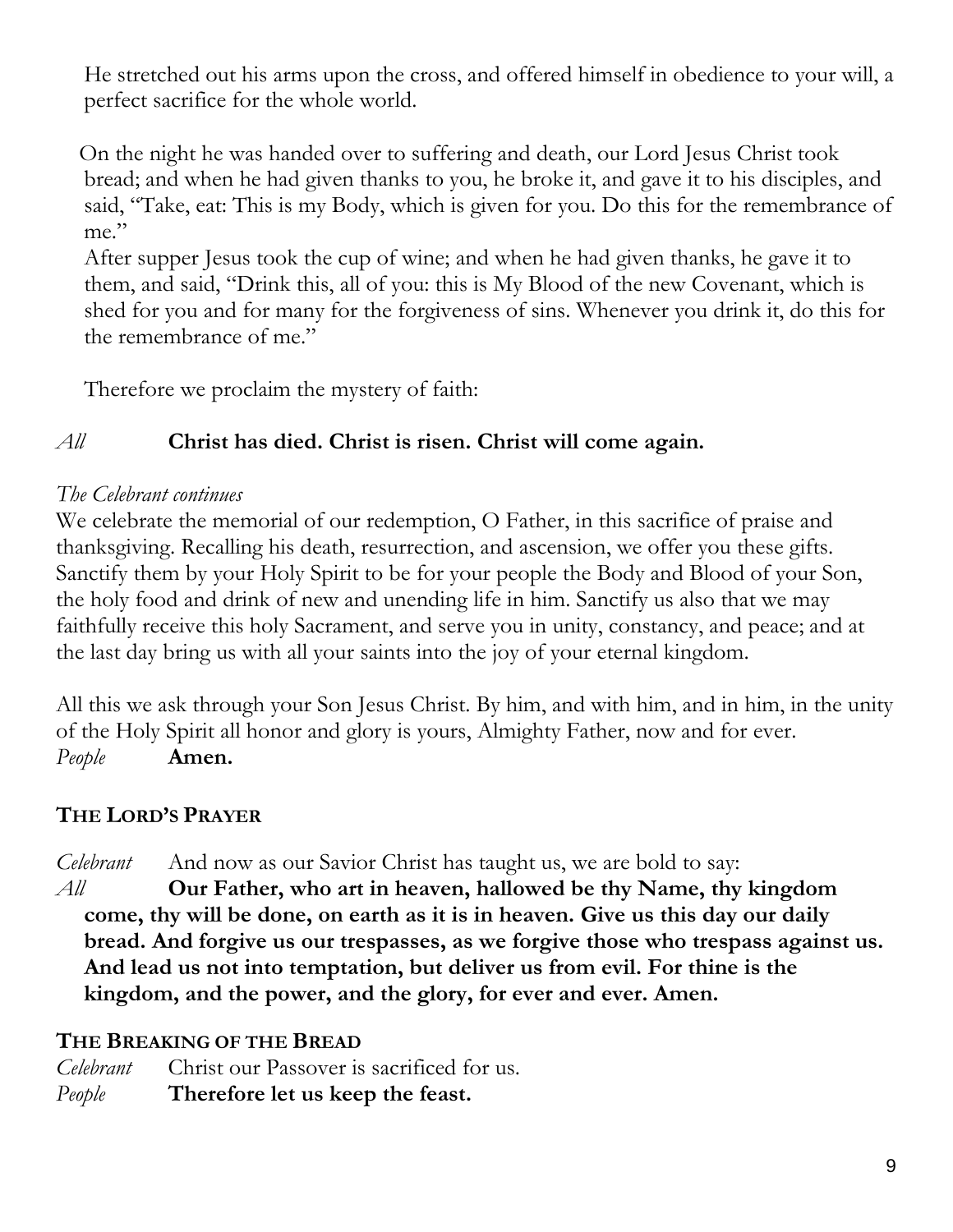# **Alleluia, alleluia, alleluia. Christ our Passover is sacrificed for us; therefore let us keep the feast. Alleluia, alleluia, alleluia.**

| Celebrant                                                      | The Gifts of God for the People of God.            |              |
|----------------------------------------------------------------|----------------------------------------------------|--------------|
| <b>COMMUNION MUSIC</b>                                         | Christians, to the Paschal Victim/Christ Is Arisen | Cantor/Choir |
| (plainsong Victimae paschali/German hymn Christ ist erstanden) |                                                    |              |

#### **THE PRAYER AFTER COMMUNION**

*Celebrant* Let us pray…

*People* **God of abundance, you have fed us with the bread of life and cup of salvation; you have united us with Christ and one another; and you have made us one with all your people in heaven and on earth. Now send us forth in the power of your Spirit, that we may proclaim your redeeming love to the world and continue for ever in the risen life of Christ our Savior. Amen.**

**THE SENDING HYMN H-208** The Strife Is O'er, The Battle Done VICTORY

**THE BLESSING** 

| THE OBTORAGE IS NOT THE OUTLET TO OUR THE DATING DOING                                                                           | , , , , , , , , , ,                                                                          |  |  |  |
|----------------------------------------------------------------------------------------------------------------------------------|----------------------------------------------------------------------------------------------|--|--|--|
| Alleluia, alleluia, alleluia!                                                                                                    |                                                                                              |  |  |  |
| The strife is o'er, the battle done, the victory of life is won;                                                                 |                                                                                              |  |  |  |
| The powers of death have done their worst, but Christ their legions hath dispersed:<br>let shout of holy joy outburst. Alleluia! |                                                                                              |  |  |  |
| The three sad days are quickly sped, he rises glorious from the dead:<br>all glory to our risen Head! Alleluia!                  |                                                                                              |  |  |  |
| He closed the yawning gates of hell, the bars from heaven's high portals fell;                                                   |                                                                                              |  |  |  |
|                                                                                                                                  | the song of triumph has begun. Alleluia!<br>let hymns of praise his triumphs tell! Alleluia! |  |  |  |

**Lord! by the stripes which wounded thee, from death's dread sting thy servants free, that we may live and sing to thee. Alleluia!** 

#### **Alleluia, alleluia, alleluia!**

#### **THE DISMISSAL**

*Celebrant* Alleluia, alleluia! Go in peace to love and serve our Risen Lord! *People* **Thanks be to God! Alleluia, alleluia!**

**VOLUNTARY Festive Voluntary on HYMN TO JOY** Christina Harmon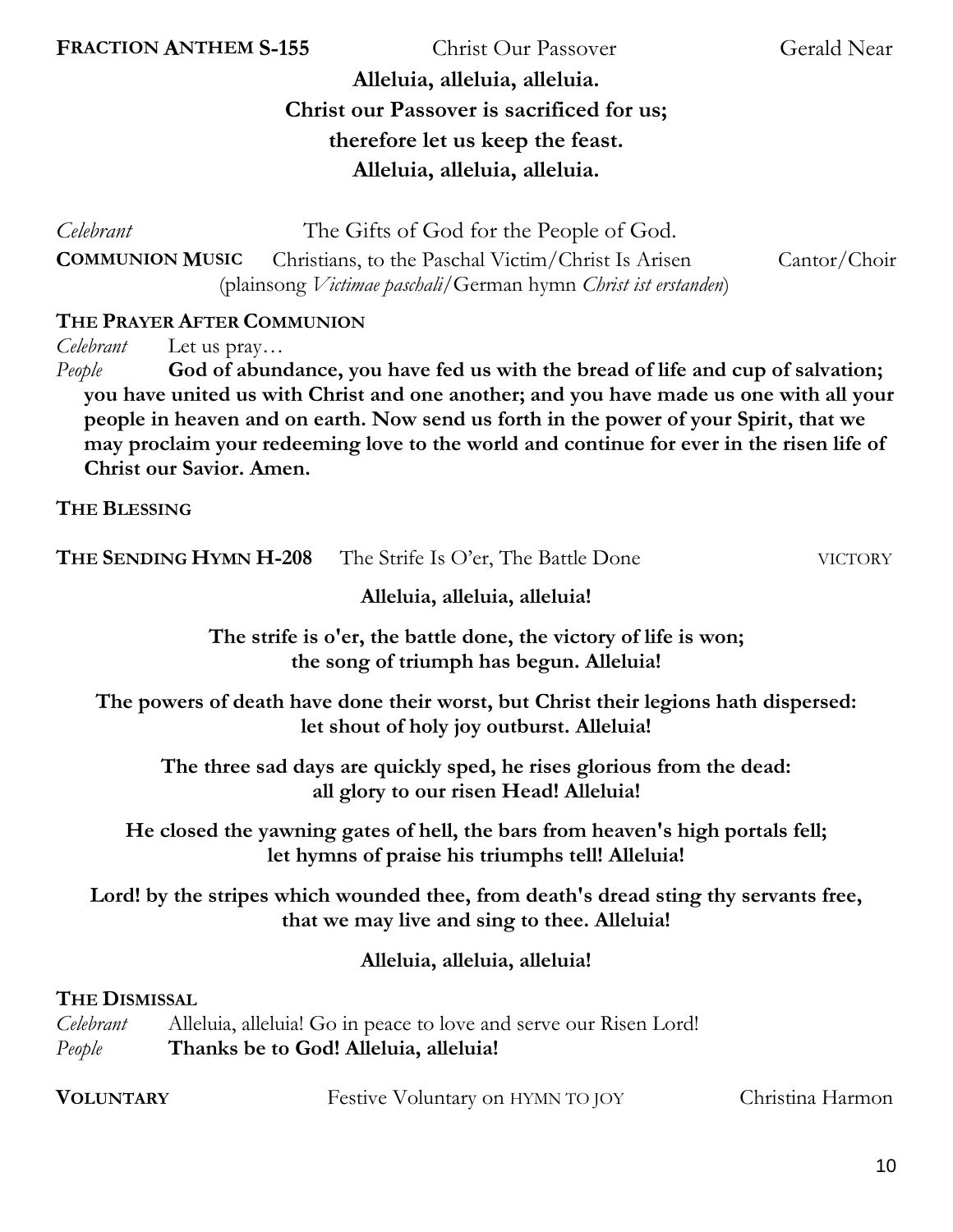# **EASTER DEDICATIONS**



# *EASTER FLOWERS*

We gratefully acknowledge the following gifts given in thanksgiving for the Birth of our Lord Jesus Christ and for the adornment of the Church and the festal music of the Easter Season.

| In Loving Memory or in Honor of:                                                | <b>Given By:</b>                     |  |
|---------------------------------------------------------------------------------|--------------------------------------|--|
| The Lost Ukrainian & Russian Lives                                              | Kam McDaniel                         |  |
| Bette Ann Kern & Anni VonPongratz                                               | Judy & Heinz Bertram                 |  |
| Nicholas Punch & In Thanksgiving for<br>Sloan Punch                             | Anne Punch                           |  |
| Alice P. Smith                                                                  | Peter W. Smith                       |  |
| Josephine Warner & Frederick Warner                                             | Judy Warner                          |  |
| Geraldine & Ezra Ahrens                                                         | <b>Shirl Ahrens</b>                  |  |
| Jeanette Statler, Greg Zahn, Ruben Zahn,<br>Pete Zahn, Jason Zahn, Elroy Depies | Andrea Zahn & Dan Depies             |  |
| Teresa Ozbun & John Snead                                                       | Jay & Sharon Ozbun                   |  |
| Dennis "Bunzie" Rezabek & Pat Lloveras                                          | Lynne & Mike Lloveras                |  |
| <i>Annie Mullins</i>                                                            | Linda Zambarano & James<br>Mansfield |  |
| Robert D. Murphy                                                                | <b>Karen Garrett</b>                 |  |
| Marcia Burdick                                                                  | Gail Griffin                         |  |
| Father & Mother                                                                 | <b>Bill Greene</b>                   |  |
| Emma Welch                                                                      | Tammi Wrest                          |  |
| In thanks for our many blessings                                                | Marc & Mary Ann Wigmore              |  |
| In thanksgiving for our blessings & family                                      | James & Elena Goletz                 |  |
| Lothar J. Walter                                                                | Rose Marie Walter                    |  |
| Lothar J. Walter, Paul & Mary Boone                                             | Gerald Boone & Kathleen Walter       |  |
| <b>Beloved Mere &amp; Daddy</b>                                                 | Carolyn Hughes                       |  |
| Marjorie & Whitney Travis, Murry Rosenburg                                      | Kurt & Elizabeth Heitmann            |  |